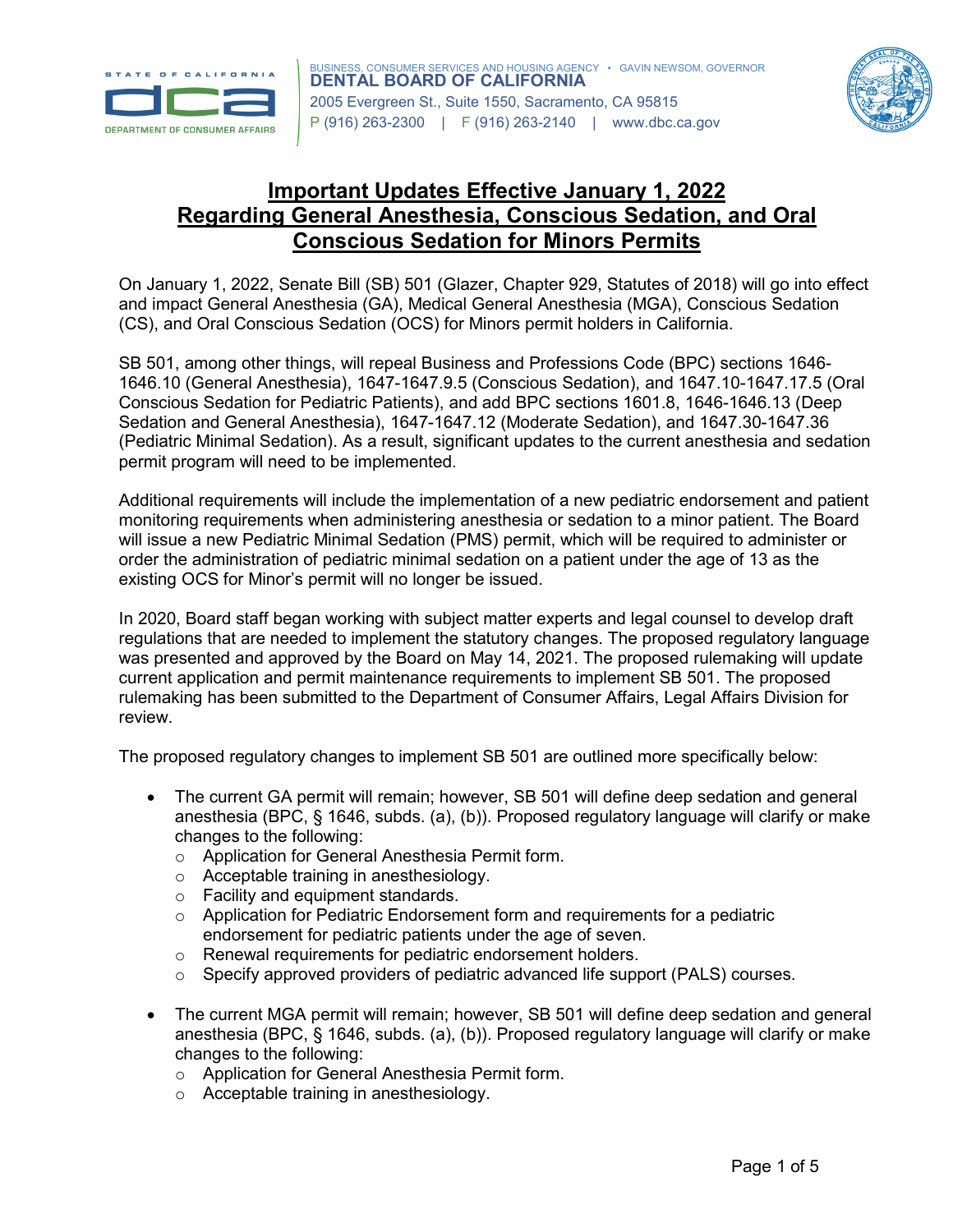- o Facility and equipment standards.
- $\circ$  Application for Pediatric Endorsement form and requirements for a pediatric endorsement for pediatric patients under the age of seven.
- o Renewal requirements for pediatric endorsement holders.
- o Specify approved providers of PALS courses.
- Current CS permit will no longer be issued as of January 1, 2022 and will be replaced with the Moderate Sedation (MS) permit. Proposed regulatory language will specify the following:
	- o Application for Moderate Sedation Permit form.
	- o Acceptable documentation for proof of training in moderate sedation.
	- o Facility and equipment standards.
	- $\circ$  Application for Pediatric Endorsement form and requirements for a pediatric endorsement for pediatric patients aged seven to 13, and for patients under seven.
	- o Specify approved providers of PALS courses.
- Current OCS for Minors permit will no longer be issued as of January 1, 2022 and will be replaced with the PMS permit. Proposed regulatory language will specify the following:
	- o Application for Pediatric Minimal Sedation Permit form.
	- $\circ$  Acceptable documentation for proof of training in pediatric minimal sedation.
	- o Facility and equipment standards.
- Current OCS for Adult permit will remain with no changes.

## **Implementation of SB 501 Before Regulations are in Effect**

SB 501 will repeal and replace existing statutes and eliminate issuance of permits for the administration of conscious sedation and oral conscious sedation for minors on January 1, 2022. Existing GA, MGA, CS, and OCS for Minors permits that are issued or renewed before January 1, 2022, may continue to follow the terms of that existing permit until it expires. However, when the permits expire after January 1, 2022, those permit holders must apply for and/or comply with the new GA, MGA, MS, and PMS permit requirements and, as applicable, obtain a pediatric endorsement. (BPC, §§ 1646.11, 1647.10, 1647.35.)

In the event that the proposed regulatory language is not approved and made effective by January 1, 2022, the Board may not be able to issue the new permits required for the administration of sedation and anesthesia in California. If the new MS and PMS permits and pediatric endorsements cannot be issued, dentists whose CS and OCS for Minors permits have expired and GA and MGA permitholders who do not have the new pediatric endorsement will not be able to administer sedation to adult or minor patients and will not be able to administer general anesthesia to patients under seven years of age.

In addition, there are specific impacts on each permit type, discussed below.

• **GA and MGA Permits**: Existing GA and MGA permit holders will be able to continue to administer or order the administration of general anesthesia under the existing terms of that permit, until the permit expires. (BPC, § 1646.11.) Once the permit expires, these permit holders will not be able to administer general anesthesia or deep sedation to a dental patient under the age of seven unless they hold a pediatric endorsement. Since the pediatric endorsement is a new requirement established in SB 501 and the proposed regulations specifying the requirements are not yet in effect, there are no implementing regulations at this time.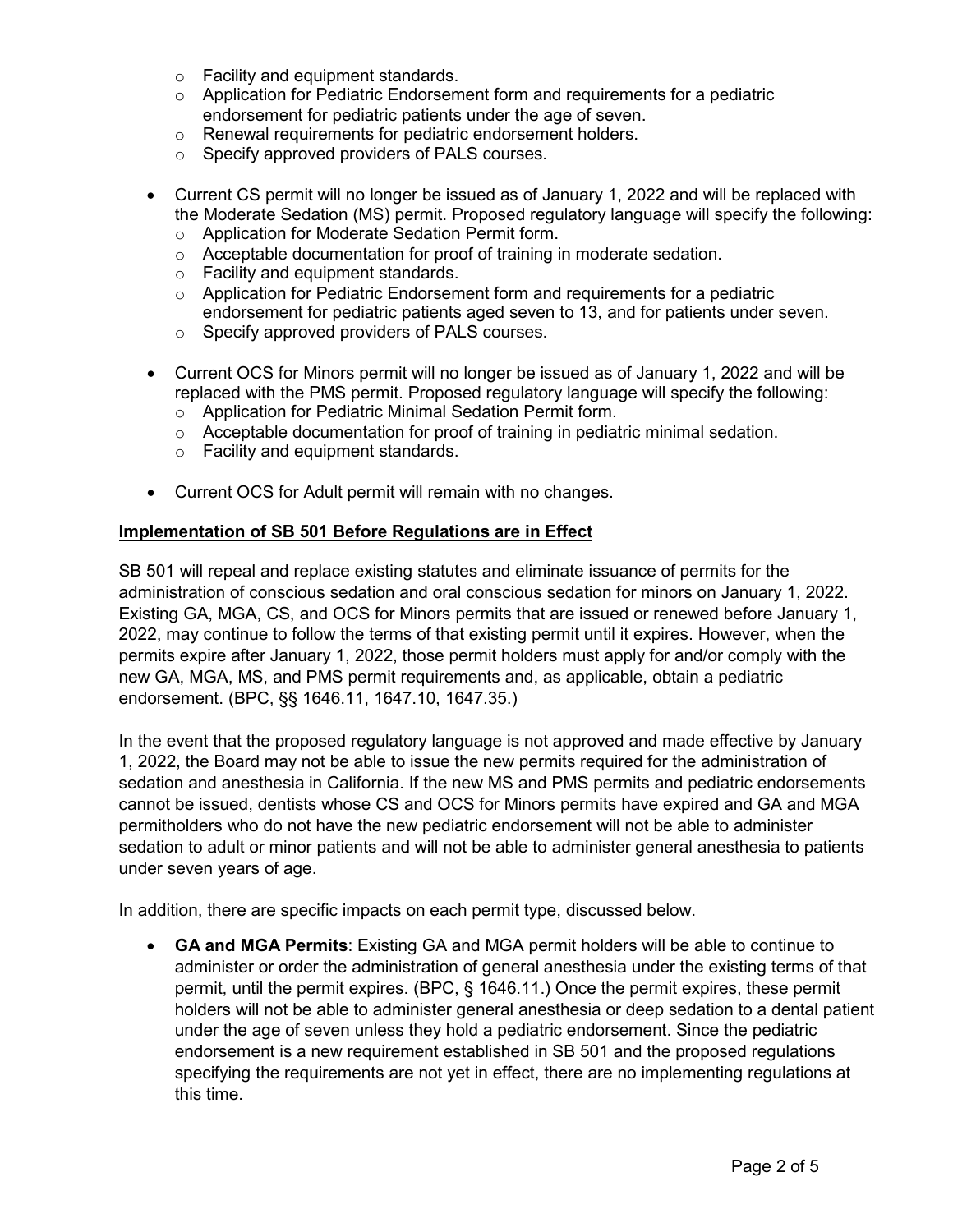- **CS Permits**: Existing CS permit holders will be able to continue to administer or order the administration of conscious sedation under the existing terms of that permit, until the permit expires. (BPC § 1647.10.) Once the permit expires, it will no longer be renewable or valid. Board staff is working with the Department of Consumer Affairs (DCA) Office of Information Services (OIS) to determine if the CS permit may be automatically cancelled upon expiration. Existing CS permit holders will need to apply for an MS permit to administer or order the administration of moderate sedation to dental patients. Since the MS permit is a new type of permit established in SB 501 and the proposed regulations specifying the requirements are not yet in effect, there are no implementing regulations in effect at this time.
- **OCS for Minors Permits**: Existing OCS for Minors permit holders will be able to continue to administer or order the administration of oral conscious sedation to minor patients under the existing terms, until the permit expires. (BPC section 1647.35.) Once the permit expires, the OCS for Minors permit will no longer be renewable or valid. Board staff is working with OIS to determine if the OCS for Minors permit may be automatically cancelled upon expiration. Existing OCS for Minors permit holders will need to apply for a PMS permit to administer or order the administration of pediatric minimal sedation to pediatric dental patients under 13 years of age. Since the PMS permit is a new type of permit established in SB 501 and the proposed regulations specifying the requirements are not yet in effect, there are no implementing regulations in effect at this time.

## **Existing Permit Expirations and Application Issues**

**Existing GA, MGA, CS, and OCS for Minors permit holders are encouraged to renew by December 31, 2021.** Permit holders who renew by December 31, 2021, will be issued a permit that is valid for two years from the expiration date and may continue to practice under the existing terms of the permit, until it expires. The BreEZe system is currently configured to authorize permit holders to renew permits 90 days before permit expiration. Thus, GA, MGA, CS, and OCS for Minors permits that expire on or before February 28, 2022, would be able to renew the permit if the renewal application is submitted and the permit is issued by December 31, 2021.

GA and MGA permits will be eligible for renewal after January 1, 2022, but until the rulemaking is effective, GA and MGA permit holders would not be able to administer or order the administration of deep sedation or general anesthesia to pediatric patients under the age of seven until those permit holders can apply for and receive the new pediatric endorsement.

CS and OCS for Minors permit holders will no longer be eligible to renew, and the existing permits may be cancelled upon expiration. Until the rulemaking is effective, the Board is not able to issue MS and PMS permits and pediatric endorsements to administer or order the administration of moderate sedation to patients under the age of 13.

SB 501 implementation date concerns were raised by the Board when SB 501 was moving through the legislative process. As discussed during the Board's August 23-24, 2018 meeting, Board staff did not anticipate being able to implement SB 501 until Spring 2024 (Board August 23-24, 2018 [Meeting Minutes,](https://www.dbc.ca.gov/about_us/meetings/minutes/20180823_24.pdf) p. 10). Board staff have reached out to Senate and Assembly Committee analysts to advise them of SB 501 implementation issues and the looming gap in anesthesia and/or sedation administration to dental patients between the effective date of the new MS and PMS permits and pediatric endorsement requirements on January 1, 2022, and the unknown effective date of the implementing regulations or BreEZe application and renewal updates for the new permits.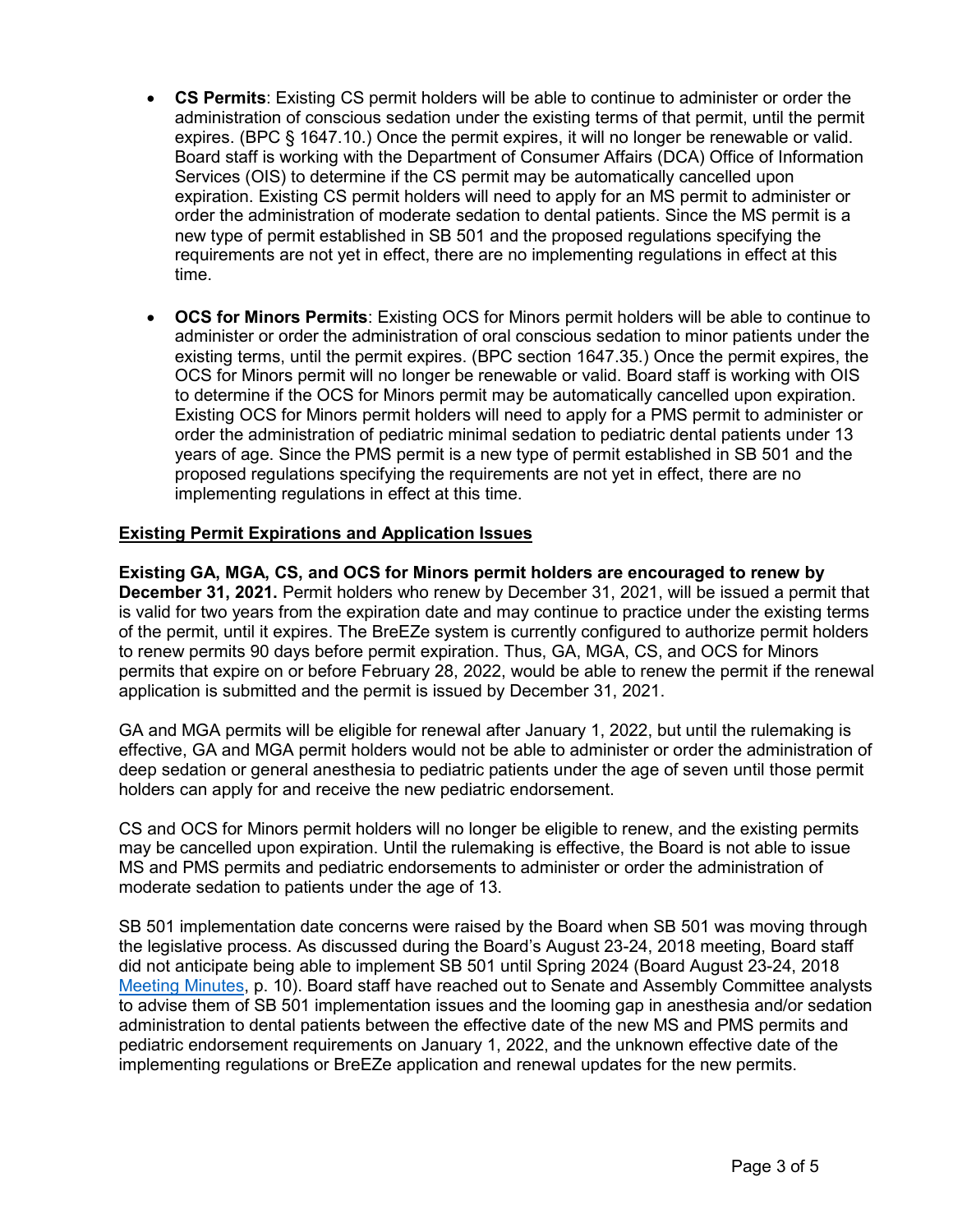The Board recognizes the challenges associated with the delay in the implementation of SB 501. The Board is committed to finding a solution as quickly as possible to the sedation and anesthesia permitting issues.

The text of SB 501 can be viewed on the California Legislative Information website using this link: [SB-501 Dentistry: anesthesia and](https://leginfo.legislature.ca.gov/faces/billNavClient.xhtml?bill_id=201720180SB501) sedation: report. For questions, you may contact the Board by phone at (916) 263-2300, or by email at AU.Program@dca.ca.gov.

Below is a chart of the number of existing permits that will expire each month in calendar years 2021, 2022, and 2023.